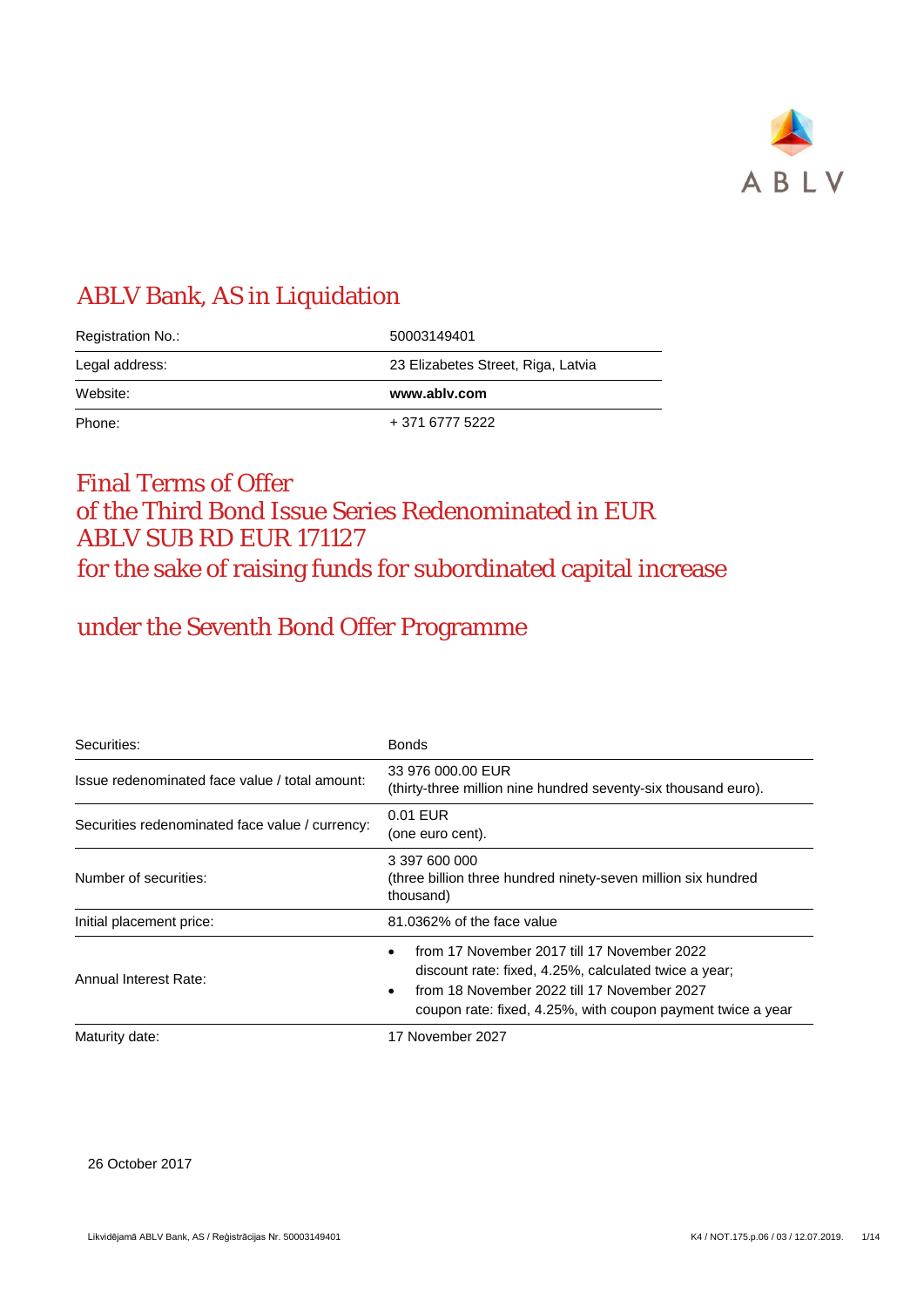### TABLE OF CONTENTS

| 1. |                                                                                              |  |
|----|----------------------------------------------------------------------------------------------|--|
| 2. |                                                                                              |  |
| 3. | Information about the Third Bond Issue Series Redenominated in EUR - ABLV SUB RD EUR 1711273 |  |
| 4. |                                                                                              |  |
| 5. |                                                                                              |  |
| 6. |                                                                                              |  |
| 7. |                                                                                              |  |
| 8. |                                                                                              |  |
| 9. |                                                                                              |  |
|    |                                                                                              |  |
|    |                                                                                              |  |

Appendixes include the Bond issue summary and the sample order form to be submitted by the Investor to conclude the financial instruments transaction.

Appendix 1: Bond issue summary.

Appendix 2: "Financial Instrument' Trade Order" form.

The Final Terms are prepared in accordance with the requirements of paragraph 4 of article 5 of the Directive 2003/71/EC of the European Parliament and of the Council.

The Final Terms shall be read together with ABLV Bank, AS in liquidation Base Prospectus of the Seventh Bond Offer Programme. The Base Prospectus is published at the Issuer's website **www.ablv.com**. Full information on the Issuer and the Bond issue can be only obtained reading the Base Prospectus together with the Final Terms. The Bond issue summary is appended to these Final Terms.

#### **Notice**

Before making a decision on investing in the Bonds, any Investor shall independently and, if necessary, engaging an advisor, generally assess the information provided in the Base Prospectus and these Final Terms.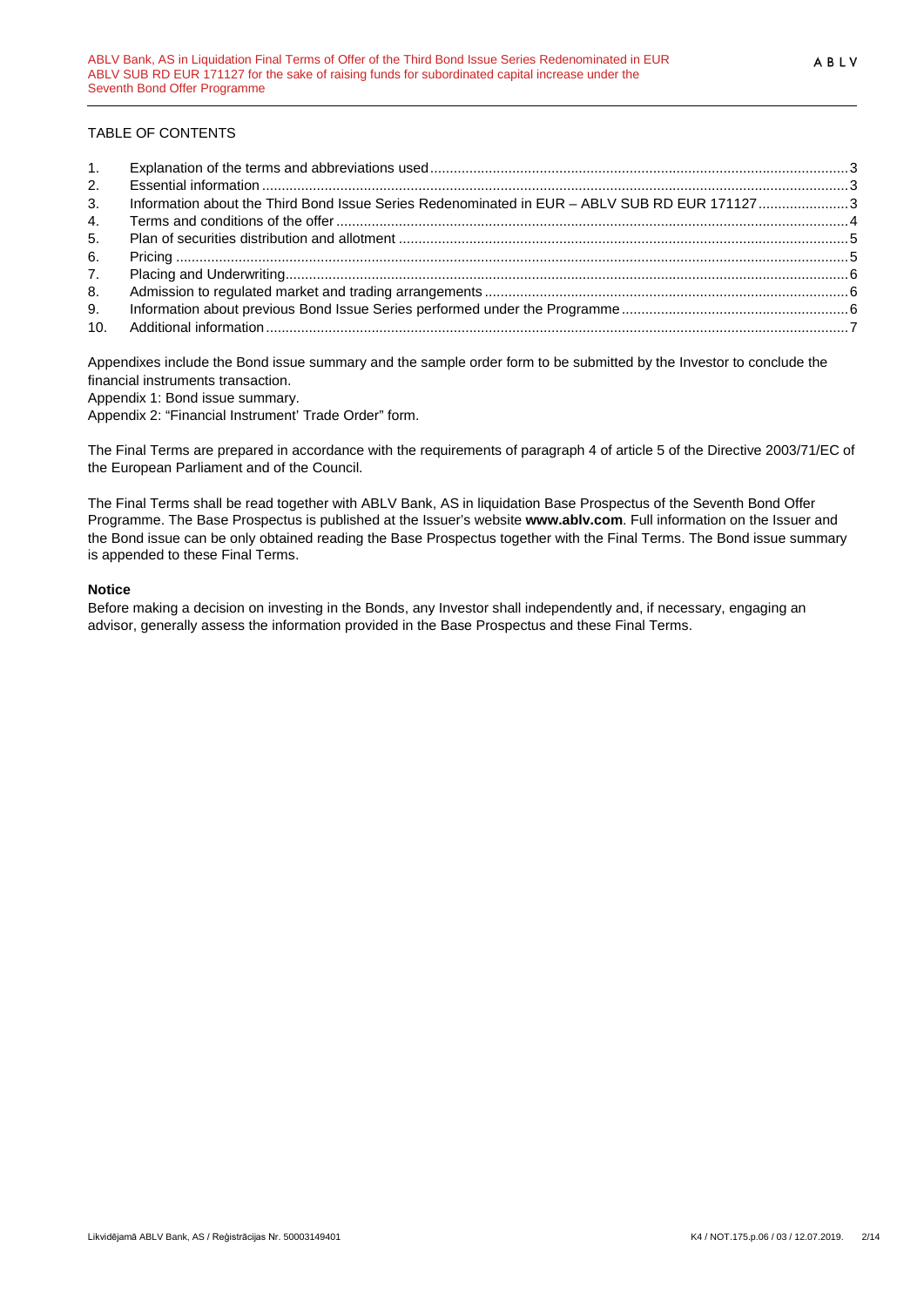#### <span id="page-2-0"></span>**1. Explanation of the terms and abbreviations used**

**NASDAQ CSD SE** — European commercial society NASDAQ CSD SE (unified registration number: 40003242879, legal address: 1 Vaļņu Street, Riga, Latvia).

**Third Bond Issue Series Redenominated in EUR** or **ABLV SUB RD EUR 171127**– the Bonds that are issued pursuant to ABLV Bank, AS in liquidation Base Prospectus of the Seventh Bond Offer Programme and these Final Terms of Offer.

**Note:** the other terms and abbreviations used correspond to those included in the Base Prospectus.

# <span id="page-2-1"></span>**2. Essential information**<br>**2.1.** Interest of natural and k

- Interest of natural and legal persons involved in the issue/ offer N/A
- 2.2. Reasons for the offer

Objective of the Third Bond Issue Series Redenominated in EUR shall be raising of funds for formation and increase of the subordinated capital of ABLV Bank, AS in liquidation.

The Issuer informs the Investor that in case of the Issuer's insolvency the Investor's claims to the Issuer arising out of the Bonds will be satisfied after claims of all other creditors, but before satisfying claims of the shareholders.

#### <span id="page-2-2"></span>**3. Information about the Third Bond Issue Series Redenominated in EUR – ABLV SUB RD EUR 171127 (under the Seventh Bond Offer Programme)**

| Issuer                                                        | ABLV Bank, AS in liquidation                                                |
|---------------------------------------------------------------|-----------------------------------------------------------------------------|
| <b>Securities</b>                                             | <b>Bonds</b>                                                                |
| <b>ISIN</b>                                                   | LV000088045                                                                 |
| Type of securities                                            | In bearer form                                                              |
| Class of securities                                           | Without restraint on alienation                                             |
| Collateral                                                    | Not secured with pledge                                                     |
| Depository                                                    | Nasdaq CSD SE                                                               |
| Regulated market                                              | Stock Exchange Nasdaq Riga                                                  |
|                                                               | <b>Baltic Bond List</b>                                                     |
| Currency of the Bond issue after redenomination EUR (euro)    |                                                                             |
| Redenominated face value/total amount of the                  | 33 976 000.00 EUR                                                           |
| Bond issue                                                    | (thirty-three million nine hundred seventy-six thousand euro)               |
| Bond redenominated Face Value                                 | 0.01 EUR                                                                    |
| (nominal settlement unit)                                     | (one euro cent).                                                            |
| Number of the Bonds                                           | 3 397 600 0001                                                              |
|                                                               | (three billion three hundred ninety-seven million six hundred thousand)     |
|                                                               | from 17 November 2017 till 17 November 2022<br>$\bullet$                    |
| <b>Annual Interest Rate</b>                                   | discount rate: fixed, 4.25%, calculated twice a year;                       |
|                                                               | from 18 November 2022 till 17 November 2027:<br>$\bullet$                   |
|                                                               | coupon rate: fixed, 4.25%, with coupon payment twice a year                 |
| Date of the Interest Income calculation                       | 5 working days before the Interest Income payment date                      |
|                                                               | from 17 November 2017 till 17 November 2022:                                |
| Frequency and dates of the Interest Income                    | no interest income is supposed to be paid (no coupon payments)              |
| payments                                                      | during the period from 18 November 2022 till 17 November 2027:<br>$\bullet$ |
|                                                               | twice a year: on 17 November and 17 May,                                    |
|                                                               | starting from 17 May 2023, ending on 17 November 2027                       |
| Maturity date of the Bonds                                    | 17 November 2027                                                            |
|                                                               | The Issuer shall be entitled to prematurely redeem the part of the          |
| Premature redemption                                          | Bond issue the initial placement of which was not performed;                |
| (call option)                                                 | The Issuer shall be entitled to redeem all Bonds starting from              |
|                                                               | 17 November 2022 <sup>2</sup> .                                             |
| Early repayment claim                                         | The Investor shall not be entitled to claim the Face Value and accrued      |
| (put option)<br>Arrangements for the amortisation of the loan | interest to be repaid by the Issuer before maturity.<br>N/A                 |

Arrangements for the amortisation of the loan N/A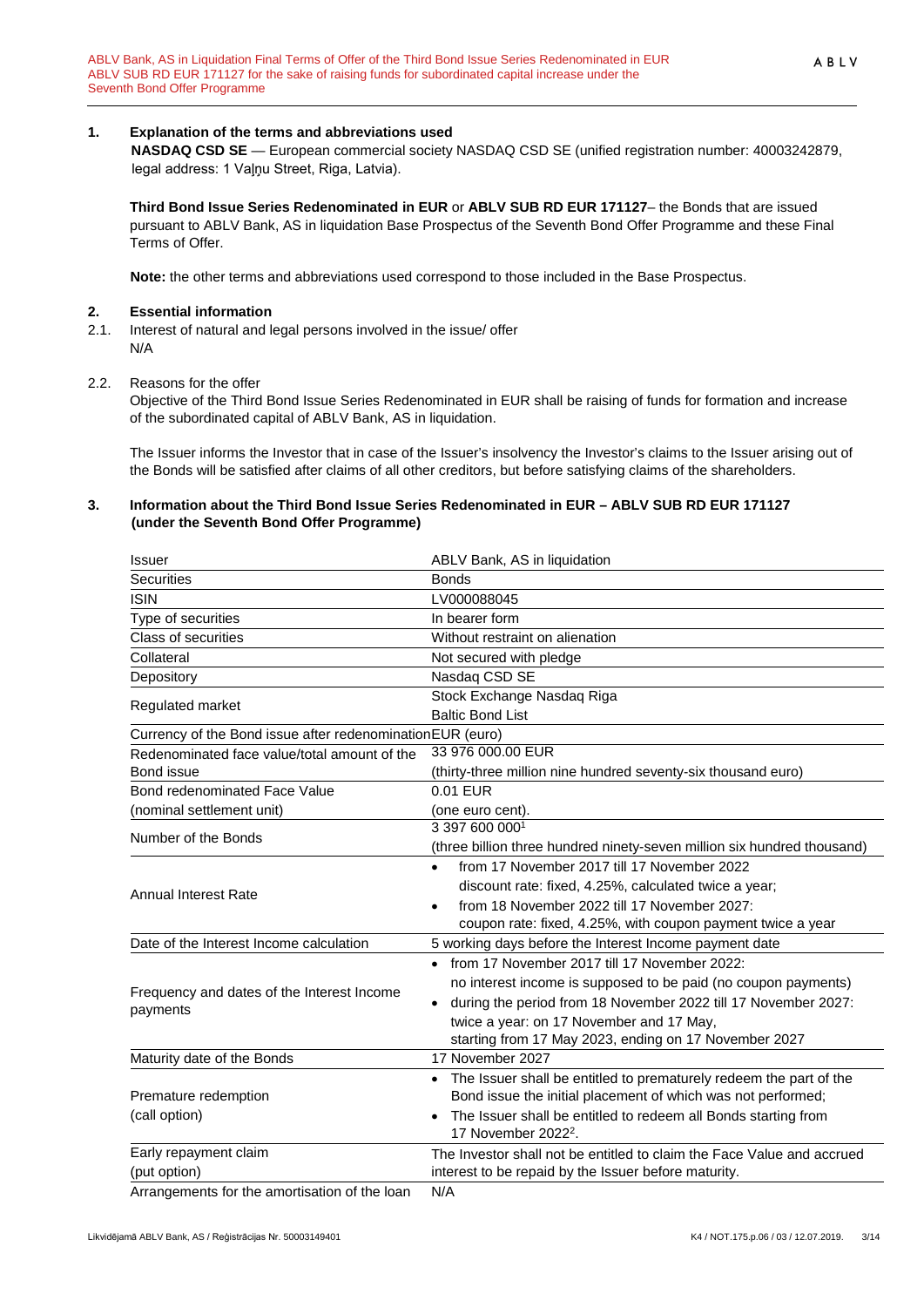| Information on yield                    | Fixed interest rate is set for the Bonds. The Bond yield does not depend                                                                                                                                                                                                                                                                                                                                                                                                                                                                                                                                                                                                                                                                                                                                                                                                                                                                                                                                   |
|-----------------------------------------|------------------------------------------------------------------------------------------------------------------------------------------------------------------------------------------------------------------------------------------------------------------------------------------------------------------------------------------------------------------------------------------------------------------------------------------------------------------------------------------------------------------------------------------------------------------------------------------------------------------------------------------------------------------------------------------------------------------------------------------------------------------------------------------------------------------------------------------------------------------------------------------------------------------------------------------------------------------------------------------------------------|
|                                         | on the changes in the base interest rate in the interbank market.                                                                                                                                                                                                                                                                                                                                                                                                                                                                                                                                                                                                                                                                                                                                                                                                                                                                                                                                          |
| Yield calculation method                | Pursuant to paragraphs 6.9 and 6.10 of the Base Prospectus                                                                                                                                                                                                                                                                                                                                                                                                                                                                                                                                                                                                                                                                                                                                                                                                                                                                                                                                                 |
| Representation of the Investors         | Pursuant to paragraph 6.15 of the Base Prospectus                                                                                                                                                                                                                                                                                                                                                                                                                                                                                                                                                                                                                                                                                                                                                                                                                                                                                                                                                          |
| Decisions on the Bond issue             | The Bonds are issued and public offering is performed pursuant to the<br>following decisions of ABLV Bank, AS in liquidation:<br>• decision on the bond issue of the extraordinary meeting of<br>shareholders, dated 31 March 2017 (Minutes No. 1, paragraph 5.9);<br>decision of the Board on approving the Base Prospectus of the<br>Seventh Bond Offer Programme, dated 24 April 2017 (Minutes No.<br>V-24, paragraph 1);<br>decision of the Board on the Base Prospectus of the Seventh Bond<br>$\bullet$<br>Offer Programme including recommendations of the Financial and<br>Capital Market Commission, dated 9 May 2017 (Minutes No. V-26,<br>paragraph 1);<br>decision of the Board on approval of ABLV Bank, AS in liquidation<br>Final Terms of Offer of the Third Bond Issue Series RD EUR -<br>ABLV SUB RD EUR 171127 for the sake of raising funds for<br>subordinated capital increase under the Seventh Bond Offer<br>Programme, dated 26 October 2017 (Minutes No. V-71,<br>paragraph 10). |
| Issue date                              | 17 November 2017                                                                                                                                                                                                                                                                                                                                                                                                                                                                                                                                                                                                                                                                                                                                                                                                                                                                                                                                                                                           |
| Public offer start date                 | Not later than on 1 November 2017, the information shall be published at<br>the Issuer's website www.ably.com.<br>The public offer start date is 2 November 2017.                                                                                                                                                                                                                                                                                                                                                                                                                                                                                                                                                                                                                                                                                                                                                                                                                                          |
| Public offer end date                   | 13 November 2017                                                                                                                                                                                                                                                                                                                                                                                                                                                                                                                                                                                                                                                                                                                                                                                                                                                                                                                                                                                           |
| Decision on concluding the transactions | Pursuant to paragraph 9.4 of the Base Prospectus, the decision on<br>concluding the transactions will be made on 16 November 2017.                                                                                                                                                                                                                                                                                                                                                                                                                                                                                                                                                                                                                                                                                                                                                                                                                                                                         |
| Settlement date                         | 17 November 2017                                                                                                                                                                                                                                                                                                                                                                                                                                                                                                                                                                                                                                                                                                                                                                                                                                                                                                                                                                                           |

<sup>1</sup> Before the end of the public offer period, but not later than 4 (four) working days prior to the public offer end date, the Issuer may increase the Issue Series size. If amendments to the Final Terms are made, those shall be published in the same way as the Final Terms.

- 2 Pursuant to Article 63 of REGULATION (EU) No 575/2013 OF THE EUROPEAN PARLIAMENT AND OF THE COUNCIL of 26 June 2013 on prudential requirements for credit institutions and investment firms and amending Regulation (EU) No 648/2012, the following requirements apply to the bonds intended for raising subordinated capital and recognized as Tier 2 instruments:
	- original maturity of at least 5 (five) years;
	- the claim on the principal amount of the bonds under the provisions governing the instruments is wholly subordinated to claims of all non-subordinated creditors;
	- where the bonds include one or more call options, the options are exercisable at the sole discretion of the Issuer;
	- such bonds may not be called, redeemed or repurchased by the Issuer before the minimum period of 5 (five) years elapses, except in case of the Issuer's insolvency or liquidation;
	- the bonds intended for raising subordinated capital may be called, redeemed, or repurchased before maturity only given a prior permission of the competent authority and not before 5 (five) years after the date of issue;

as well as other requirements pursuant to Article 63 of REGULATION (EU) No 575/2013 OF THE EUROPEAN PARLIAMENT AND OF THE COUNCIL of 26 June 2013 on prudential requirements for credit institutions and investment firms and amending Regulation (EU) No 648/2012.

For the purposes of the Base Prospectus and these Final Terms, the Issuer shall be an institution that borrows funds by issuing the Bonds.

# <span id="page-3-0"></span>**4. Terms and conditions of the offer**

#### 4.1. Initial placement process

The initial placement process is described in paragraphs 9.3 and 9.4 of the Base Prospectus.

The total redenominated amount of the Issue is equal to 33 976 000.00 EUR (thirty-three million nine hundred seventy-six thousand euro).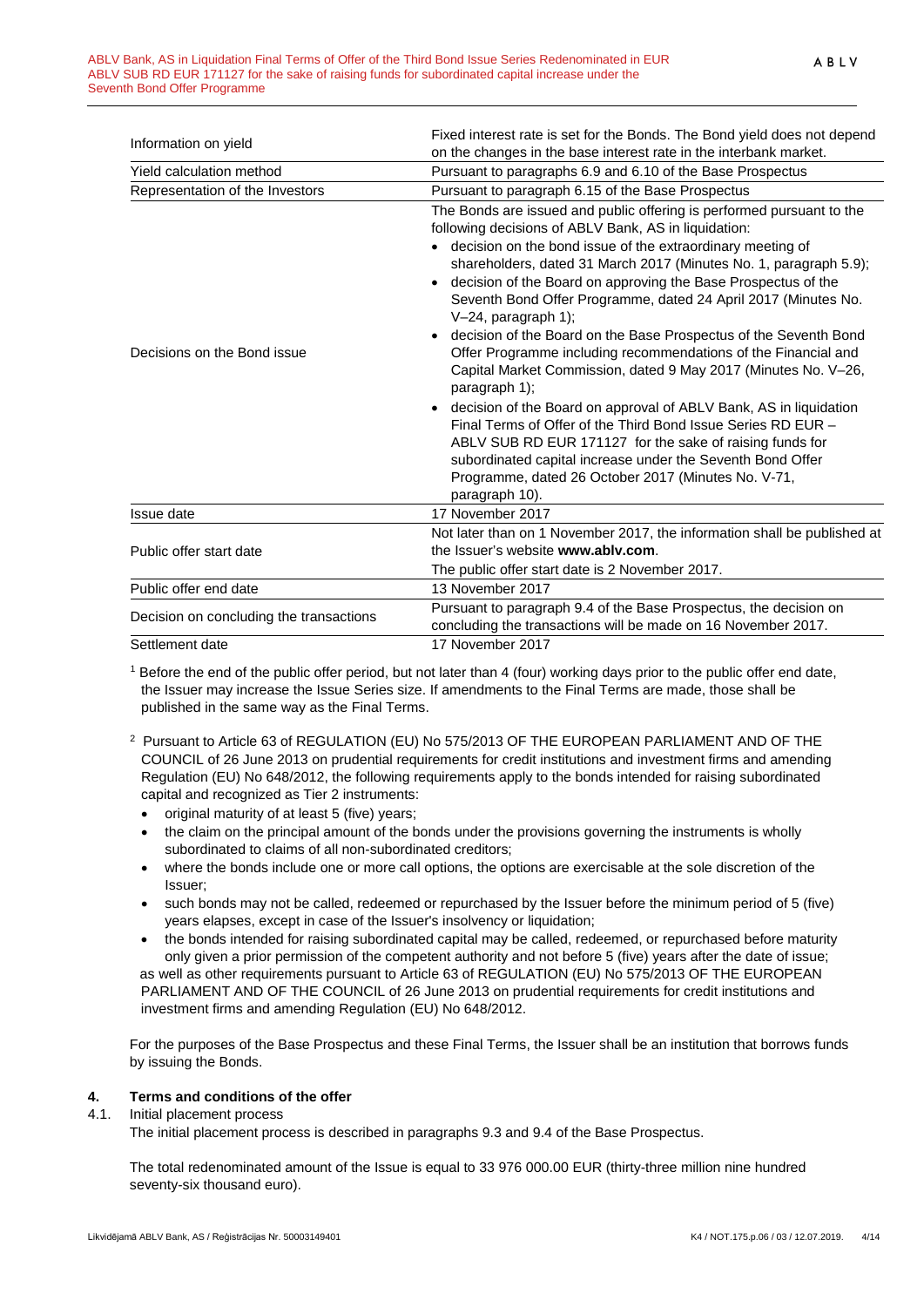The public offer start date is 2 November 2017.

A representative of the Investment Company or the Investor itself, provided it has a financial instruments account opened with ABLV Bank, AS in liquidation, shall submit an order to the Issuer, using the sample form "Financial Instruments' Trade Order" appended hereto, on working days from 08:30 till 18:30. The order may also be submitted electronically, using a corresponding order form in ABLV Bank, AS in liquidation Internetbank.

The public offer end date shall be 13 November 2017. Orders shall be accepted by ABLV Bank, AS in liquidation till the end of the working day, i.e., 18:30, or electronically – till the end of the day, i.e., 23:59.

Information about the order submission can be obtained:

- by phone:  $+371\,6700\,2777$
- via e-mail: **ibas@ablv.com**

The orders submitted to the Issuer may not be altered or revoked.

- 4.2. A description of the possibility to reduce subscriptions and the manner for refunding excess amount paid by applicants N/A
- 4.3. Details of the minimum and/or maximum amount of application Pursuant to paragraph 9.3 of the Base Prospectus, maximum number of the Bonds that a single Investor may apply for is not set. The Investor may not apply for purchasing less than 1 (one) Bond.

#### 4.4. Settlement process

Within this Bond Issue Series, settlement under initial placement transactions shall be performed as follows:

- not applying the DVP principle, if agreed so by the underwriter and the Investor, or
- applying the DVP principle, regulated by the effective NASDAQ CSD SE rules.

If the transaction parties agree on not applying the DVP principle, the moment of the Bonds' delivery and the moment of payment may be different. The Investor shall ensure funds in the respective account on the day agreed upon by the transaction parties, whereas the Bonds shall be credited to the Investor's account on the day agreed upon by the transaction parties.

DVP shall be executed on the T+1 day, where "T" stands for the day of concluding the Bond purchase transaction, and "1" is the 1st (first) working day after the day of concluding the Bond purchase transaction.

The day of concluding the transaction shall be the day of making the decision on concluding the transaction – for this Series it is set to be 16 November 2017.

The settlement date shall be 17 November 2017.

4.5. Information about results

Pursuant to paragraph 9.6 of the Base Prospectus, information on the initial placement results will be published at the Issuer's website **www.ablv.com** within 10 (ten) working days after the public offer end date.

4.6. The procedure for the exercise of any right of pre-emption, the negotiability of subscription rights and the treatment of subscription rights not exercised. N/A

#### <span id="page-4-0"></span>**5. Plan of securities distribution and allotment**

- 5.1. Offering the Bonds simultaneously in the markets of two or more countries N/A
- 5.2. Notification to applicants of the Bond amount allotted The Bank shall send a confirmation of the concluded transaction to the Investor, following the procedure set forth in ABLV Capital Markets, IBAS, General Terms of Business. The General Terms of Business are available at the Issuer's website **[www.ablv.com](http://www.ablv.com/)**.

#### <span id="page-4-1"></span>**6. Pricing**

6.1. Initial placement price of a Bond

Initial placement price of a Bond is set to be 81.0362% of the Bond's face value.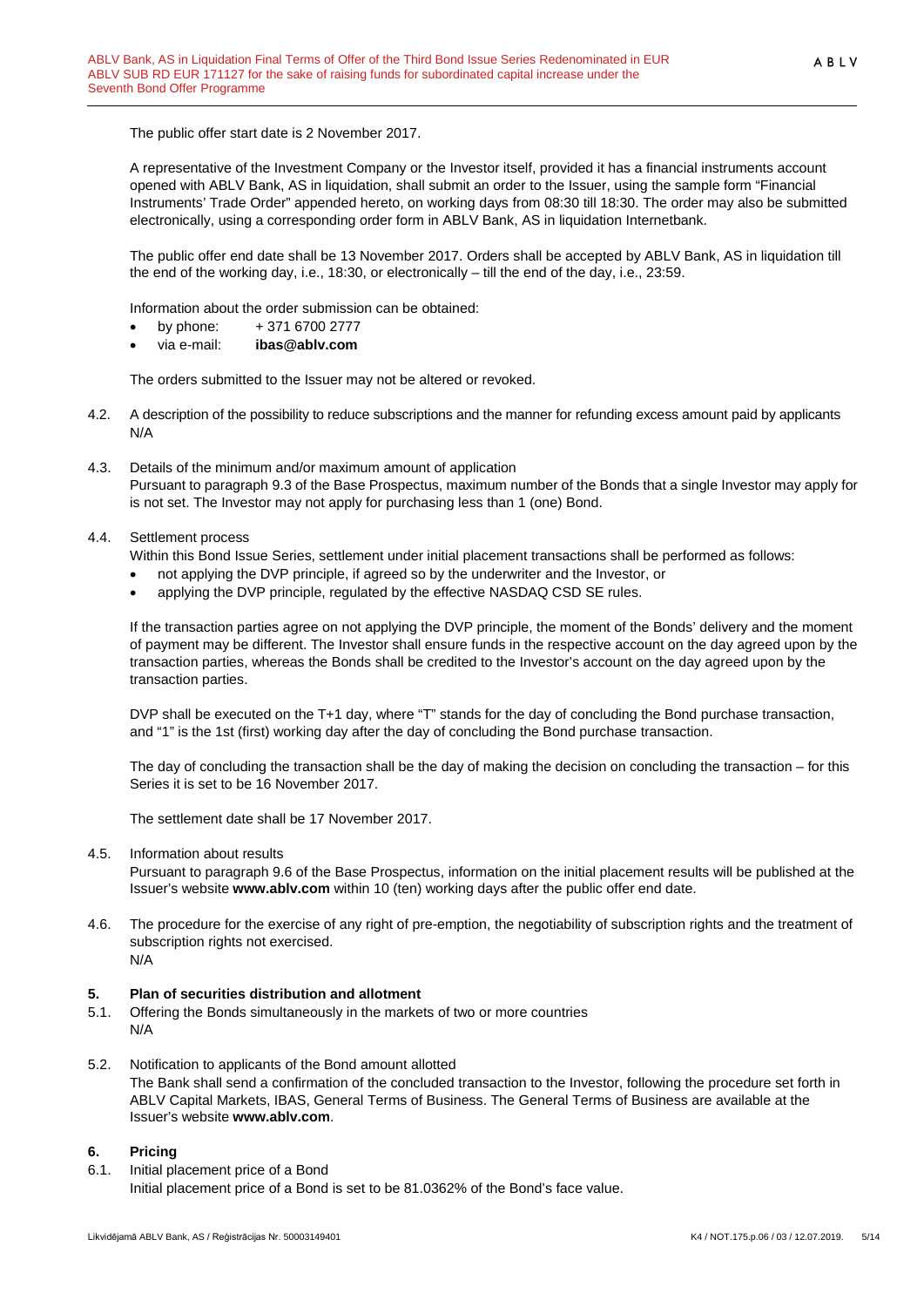The Bond's redenominated face value is equal to 0.01 EUR (one euro cent).

6.2. Pricing method

ABLV Bank, AS in liquidation Board will determine the Bonds' price depending on the situation in secondary market of similar securities then present and, in particular, based on evaluation of the demand in the securities market and yield of comparable market instruments. The price determined by ABLV Bank, AS in liquidation for the Bond Issue Series shall be the same for all Investors and shall remain constant throughout the whole initial placement period.

6.3. Application of expenses and taxes

Purchasing the Bonds during the initial placement period, the Investor will have to transfer just set Bond sale price to the Issuer for each Bond unit being purchased.

Additional expenses under the transaction, which might include, without limitation, fees for account opening, for transaction conclusion and execution, may vary in different Investment Companies, and the Investor can find those out in the respective Investment Company engaged by the Investor in concluding the Bonds' purchase transaction as intermediary. ABLV Bank, AS in liquidation will not receive the said fees and payments charged by other Investment Companies and shall not be responsible for those additional expenses.

The Issuer shall be responsible for withholding and payment of taxes in compliance with the procedures and amount stated in the Republic of Latvia normative acts. The Issuer shall not be responsible for payment of taxes where the Republic of Latvia normative acts do not stipulate the Issuer's duty to assess and withhold the tax amount before making Interest Income payments.

#### <span id="page-5-0"></span>**7. Placing and Underwriting**

7.1. Offer coordinator N/A

#### 7.2. Depository European commercial society NASDAQ CSD SE, legal address: 1 Vaļņu Street, Riga, Latvia.

- 7.3. Entities agreeing to underwrite the issue N/A
- 7.4. Time of reaching the underwriting agreement N/A

#### <span id="page-5-1"></span>**8. Admission to regulated market and trading arrangements**

8.1. Term and conditions of admission to regulated market

Pursuant to paragraph 10.1 of the Base Prospectus, application for admitting the Bonds to the regulated market will be prepared in accordance with the Stock Exchange requirements and submitted within 3 (three) months after the end of the initial placement at the latest.

#### 8.2. Regulated market

Stock Exchange Nasdaq Riga, Baltic Bond List.

8.3. Entities which have a firm commitment to act as intermediaries in secondary trading, providing liquidity through bid and offer rates and description of the main terms of their commitment N/A

#### <span id="page-5-2"></span>**9. Information about previous Bond Issue Series performed under the Programme**

- Two issues performed under ABLV Bank, AS in liquidation Second Offer Programme,
- Three issues performed under ABLV Bank, AS in liquidation Third Offer Programme,
- One issue performed under ABLV Bank, AS in liquidation Fourth Offer Programme,
- Three issues performed under ABLV Bank, AS in liquidation Fifth Offer Programme,
- Seven issues performed under ABLV Bank, AS in liquidation Sixth Offer Programme and
- Five issues performed under ABLV Bank, AS in liquidation Seventh Offer Programme

have been included in the Baltic Bond List of the Stock Exchange Nasdaq Riga regulated markets.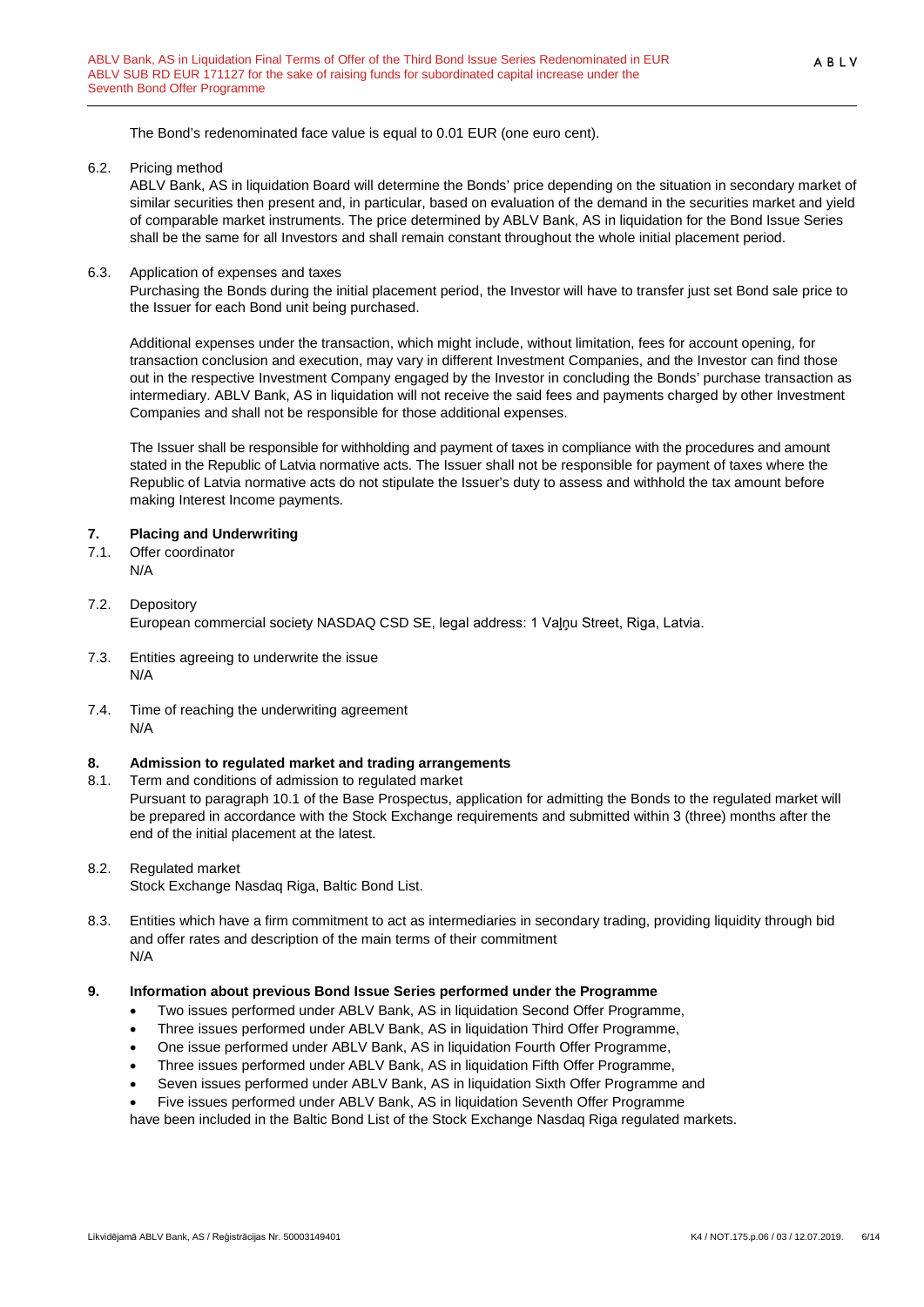Under ABLV Bank, AS in liquidation Seventh Offer Programme, there were following issues performed and included to securities lists of Nasdaq Riga regulated markets:

|                                   | Straight coupon bonds in EUR | Straight coupon bonds in EUR |
|-----------------------------------|------------------------------|------------------------------|
| <b>ISIN</b>                       | LV0000880060                 | LV0000802288                 |
| Issue size                        | 61 043 829.80 EUR            | 7 267 000.00 EUR             |
| Issue name                        | ABLV FXD RD EUR 030719       | ABLV FXD EUR 030719          |
| Coupon rate (p.a.)                | Fixed: 2.25%                 | Fixed: 0.75%                 |
| Current interest income<br>period | $03.07.2017 - 02.01.2018$    | $03.07.2017 - 02.01.2018$    |
| Issue date                        | 03.07.2017                   | 03.07.2017                   |
| Maturity date                     | 03.07.2019                   | 03.07.2019                   |

|                                   | Straight coupon bonds in<br><b>EUR</b> | Straight coupon bonds<br>in EUR | <b>Subordinated discount</b><br>bonds in EUR                                                                                   |
|-----------------------------------|----------------------------------------|---------------------------------|--------------------------------------------------------------------------------------------------------------------------------|
| <b>ISIN</b>                       | LV00008800052                          | LV0000802338                    | LV0000802346                                                                                                                   |
| <b>Issue size</b>                 | 59 453 753.00 EUR                      | 10 638 000.00 EUR               | 25 000 000.00 EUR                                                                                                              |
| Issue name                        | ABLV FXD RD EUR 271019                 | ABLV FXD EUR 271019             | ABLV SUB EUR 271027                                                                                                            |
| Discount year (p.a.)              |                                        |                                 | Fixed: 3.75%<br>(first 5 years)                                                                                                |
| Coupon rate (p.a.)                | Fixed: 2.15%                           | Fixed: 0.95%                    | Fixed: 3.75% (starting<br>from 6th year, if the<br>bank does not exercise<br>its right of premature<br>redemption of the bond) |
| Current interest income<br>period | 27.10.2017 - 26.04.2018                | $27.10.2017 -$<br>26.04.2018    |                                                                                                                                |
| Issue date                        | 27.10.2017                             | 27.10.2017                      | 27.10.2017                                                                                                                     |
| Maturity date                     | 27.10.2019                             | 27.10.2019                      | 27.10.2027                                                                                                                     |

The Investors can find the information about issues performed under the Second, Third, Fourth, Fifth, Sixth and Seventh Offer Programmes and their Final Terms at ABLV Bank, AS in liquidation website **[www.ablv.com](http://www.ablv.com/)**.

#### <span id="page-6-0"></span>**10. Additional information**

- 10.1. Advisors connected with the Bond issue N/A
- 10.2. Information about the Bond issue provided by third parties N/A
- 10.3. Credit ratings assigned to the Bonds N/A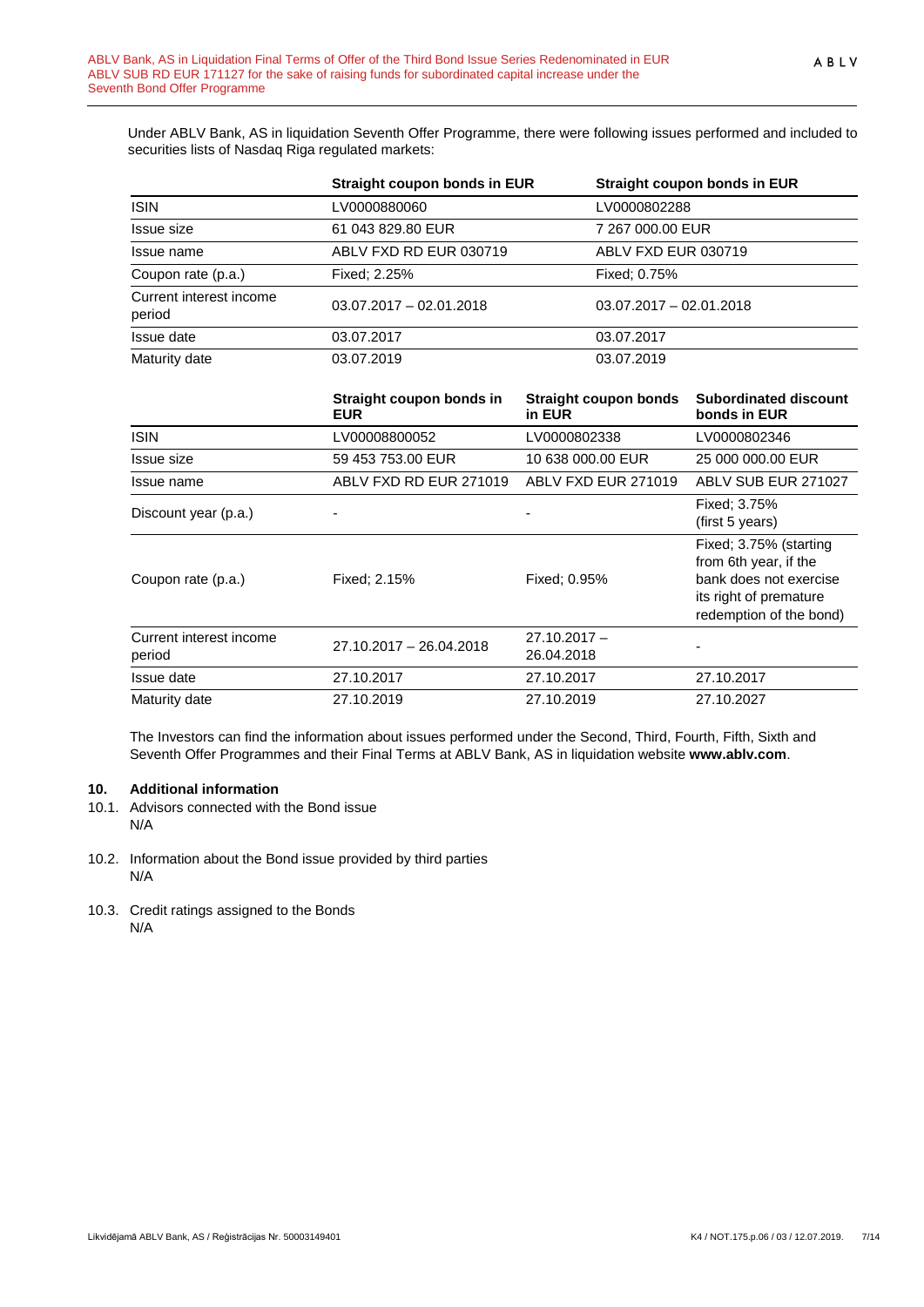The Final Terms were approved at the session of the Liquidation Committee of ABLV Bank, AS in liquidation on 20 August 2018.

| Name, surname      | <b>Position held</b> | <b>Signature</b> |  |
|--------------------|----------------------|------------------|--|
| Arvīds Kostomārovs | Liquidator           |                  |  |
| Elvijs Vēbers      | Liquidator           |                  |  |
| Andris Kovalčuks   | Liquidator           |                  |  |
| Eva Berlaus        | Liquidator           |                  |  |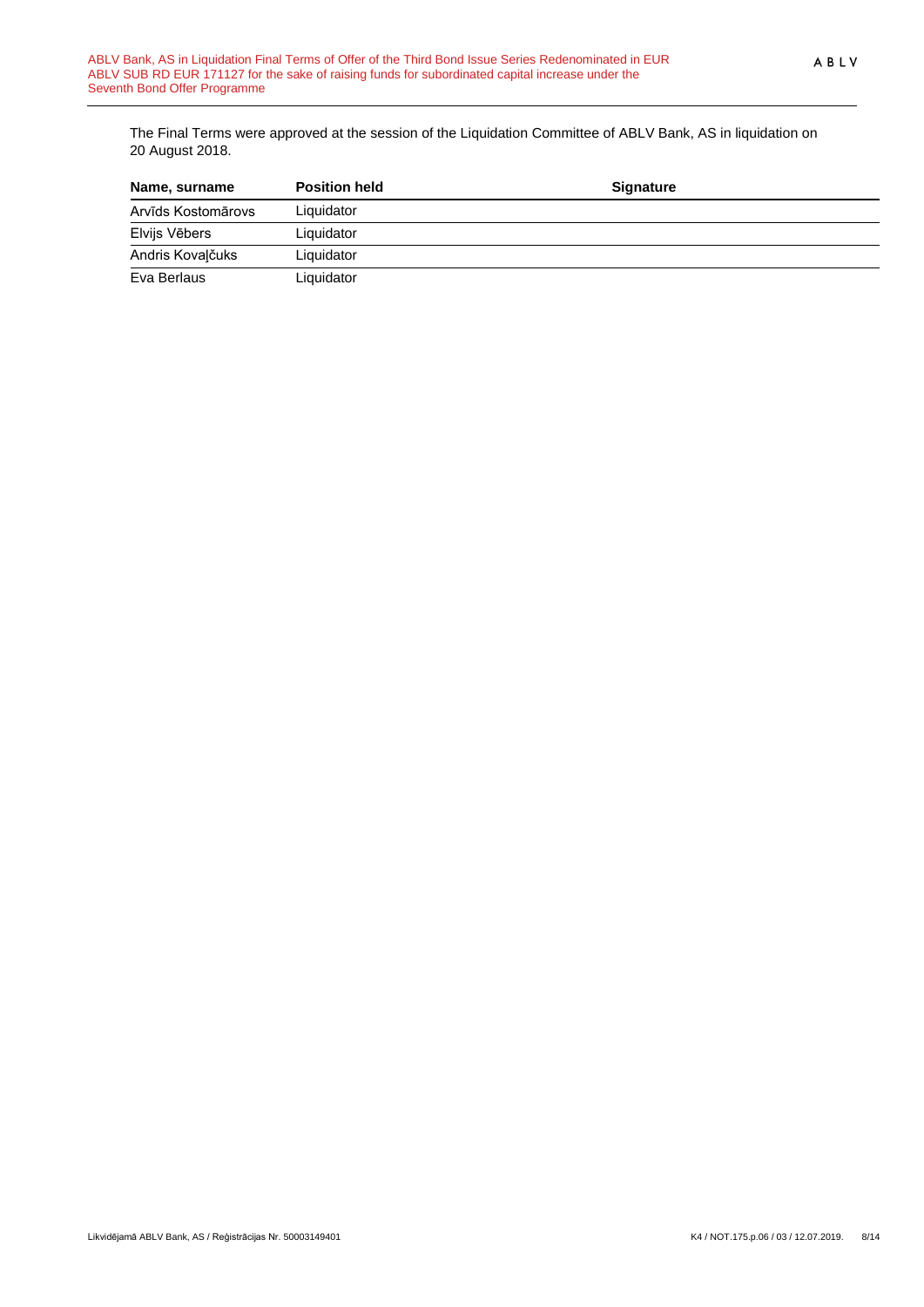#### Summary of the Bond issue

**Section A. Introduction and warnings**

The summary shall be deemed the introduction of the Base Prospectus. Any decision on investing in the Bonds shall be based on the Investor's judgement on the whole Base Prospectus and the respective Final Terms of the Bond issue. Should any claim be lodged to a court regarding the information provided in the Base Prospectus, if necessary, the

A.1 Investor lodging the claim to a court in accordance with normative acts of the respective member state shall cover the costs of translating the Base Prospectus before the proceedings are initiated.

The persons responsible for the information provided in the Base Prospectus, including persons that translated the same and applied for its notification, may be held civilly liable only where the summary is misleading, inaccurate, or inconsistent with other sections of the Base Prospectus, or fails to provide the most essential information that would aid the Investors when considering whether to invest in the Bonds.

A.2 N/A

#### **Section B. Issuer**

| B.1  | Legal and commercial<br>name of the Issuer                                                                                                    | ABLV Bank, AS in liquidation.                                                                                                                                                                                                                                                                                                            |
|------|-----------------------------------------------------------------------------------------------------------------------------------------------|------------------------------------------------------------------------------------------------------------------------------------------------------------------------------------------------------------------------------------------------------------------------------------------------------------------------------------------|
| B.2  | The domicile and<br>legal form of the<br>Issuer, the legislation<br>under which the<br>Issuer operates and<br>its country of<br>incorporation | ABLV Bank, AS in liquidation is a joint stock company registered in the Republic of Latvia, which<br>carries out its operations in accordance with the Republic of Latvia legal acts, the European<br>Union normative acts, and the issued licence that allows rendering all financial services stated in<br>the Credit Institution Law. |
|      | $B.3 - B.4.a$                                                                                                                                 | N/A                                                                                                                                                                                                                                                                                                                                      |
| B.4b | Description of any<br>known trends<br>affecting the Issuer<br>and the industries in<br>which it operates                                      | As at the day of producing the Final Terms, there is no information on any detected trends,<br>events, claims, or obligations that might have significant negative effect on further operations of<br>ABLV Bank, AS in liquidation or the Republic of Latvia credit institution sector.                                                  |
|      |                                                                                                                                               | The information provided in the table holess completely motobes that proceeded in                                                                                                                                                                                                                                                        |

The information provided in the table below completely matches that presented in ABLV Bank, AS in liquidation consolidated report for the first half of 2017.

|            |                                       |    |                                                        | Country<br>Οf      |                        |                           | Share in       | Share in<br>the the entity's<br>entity's capital with |
|------------|---------------------------------------|----|--------------------------------------------------------|--------------------|------------------------|---------------------------|----------------|-------------------------------------------------------|
|            |                                       |    | Nº Company                                             | incorpo-<br>ration | Registration<br>number | <b>Business profile</b>   | capital<br>(%) | voting<br>rights (%)                                  |
|            |                                       |    | ABLV Bank, AS                                          | LV                 | 50003149401            | <b>Financial services</b> | 100            | 100                                                   |
|            |                                       | 2. | ABLV Bank Luxembourg, S.A.                             | LU                 | B 162048               | <b>Financial services</b> | 100            | 100                                                   |
|            |                                       | 3. | <b>ABLV Consulting Services, AS</b>                    | LV                 | 40003540368            | Consulting<br>services    | 100            | 100                                                   |
| <b>B.5</b> | Issuer's position within<br>the group | 4. | <b>ABLV Advisory Services, SIA</b>                     | LV                 | 40103964811            | Consulting<br>services    | 100            | 100                                                   |
|            |                                       | 5. | <b>ABLV Corporate Services</b><br>Holding Company, SIA | LV                 | 40103799987            | Holding company           | 100            | 100                                                   |
|            |                                       | 6. | <b>ABLV Corporate Services, SIA</b>                    | LV                 | 40103283479            | Consulting<br>services    | 100            | 100                                                   |
|            |                                       | 7. | ABLV Corporate Services, LTD                           | <b>CY</b>          | HE273600               | Consulting<br>services    | 100            | 100                                                   |
|            |                                       | 8. | ABLV Corporate Finance, SIA                            | LV                 | 40203042916            | Consulting<br>services    | 100            | 100                                                   |
|            |                                       | 9. | ABLV Capital Markets, IBAS                             | LV                 | 40003814705            | <b>Financial services</b> | 90             | 100                                                   |
|            |                                       |    | 10. ABLV Capital Markets USA LLC <sup>1</sup> US       |                    | 6399457                | <b>Financial services</b> | 90             | 100                                                   |
|            |                                       |    | 11. ABLV Asset Management, IPAS LV                     |                    | 40003814724            | <b>Financial services</b> | 90             | 100                                                   |

Appendix 1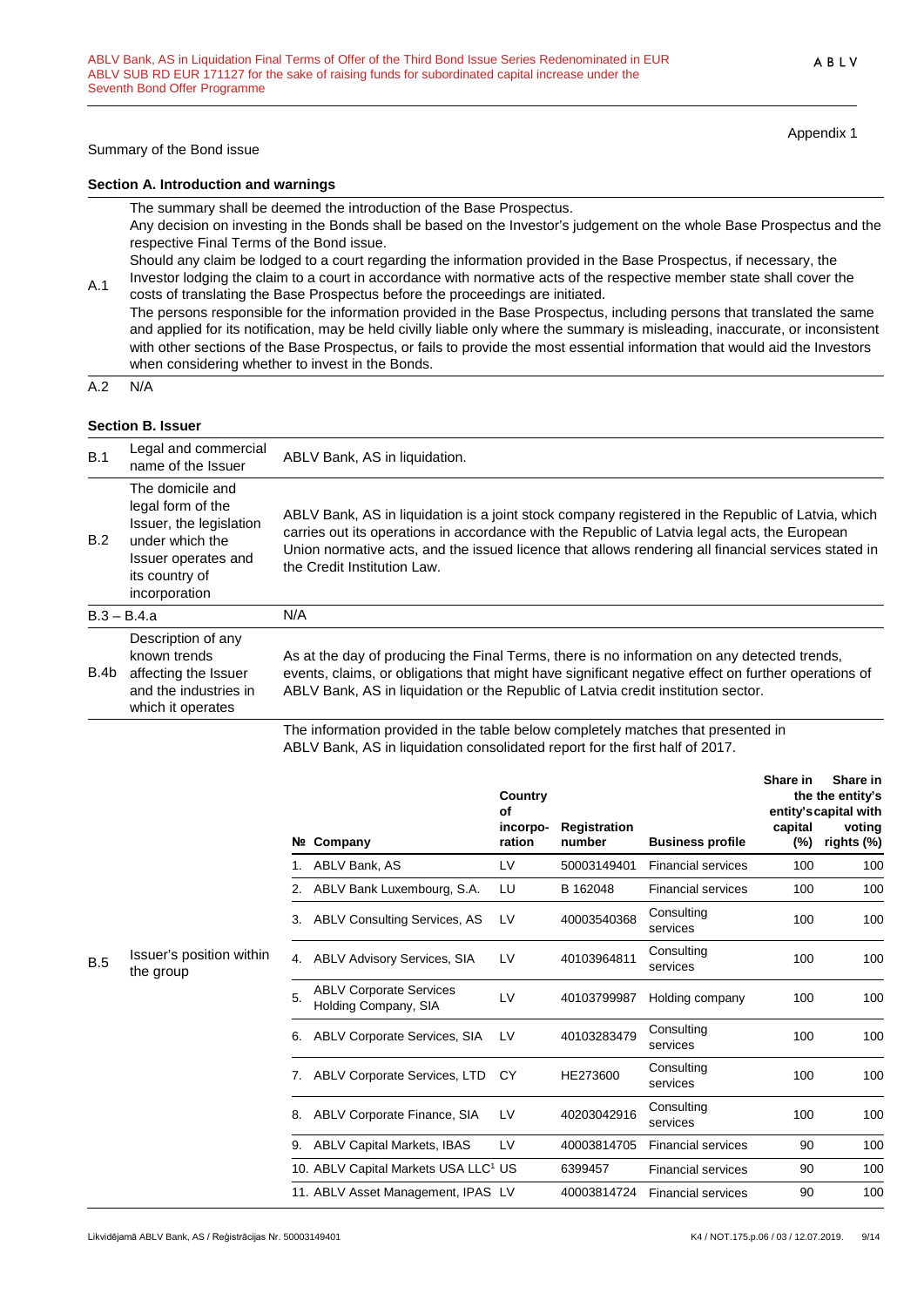|                                | Country<br>of      |                        |                                                                    | Share in       | Share in<br>the the entity's<br>entity's capital with |
|--------------------------------|--------------------|------------------------|--------------------------------------------------------------------|----------------|-------------------------------------------------------|
| Nº Company                     | incorpo-<br>ration | Registration<br>number | <b>Business profile</b>                                            | capital<br>(%) | voting<br>rights (%)                                  |
| 12. PEM, SIA                   | LV                 | 40103286757            | Investment<br>project<br>management                                | 51             | 51                                                    |
| 13. PEM 1, SIA                 | LV                 | 40103551353            | Wholesale trade<br>services of other<br>machinery and<br>equipment | 51             | 51                                                    |
| 14. New Hanza Capital, AS      | LV                 | 50003831571            | Holding company                                                    | 88             | 88                                                    |
| 15. NHC 1, SIA                 | LV                 | 50103247681            | Investments in<br>real estate                                      | 88             | 88                                                    |
| 16. NHC 2, SIA                 | LV                 | 40103963977            | Investments in<br>real estate                                      | 88             | 88                                                    |
| 17. NHC 3, SIA                 | LV                 | 50103994841            | Investments in<br>real estate                                      | 88             | 88                                                    |
| 18. NHC 4, SIA                 | LV                 | 40203032424            | Investments in<br>real estate                                      | 88             | 88                                                    |
| 19. NHC 5, SIA                 | LV                 | 50203032411            | Investments in<br>real estate                                      | 88             | 88                                                    |
| 20. NHC 6, SIA                 | LV                 | 40203032439            | Investments in<br>real estate                                      | 88             | 88                                                    |
| 21. Pillar, SIA                | LV                 | 40103554468            | Holding company                                                    | 100            | 100                                                   |
| 22. Pillar Holding Company, KS | LV                 | 40103260921            | Holding company                                                    | 100            | 100                                                   |
| 23. Pillar 3, SIA              | LV                 | 40103193067            | Real estate<br>transactions                                        | 100            | 100                                                   |
| 24. Pillar 4 & 6, SIA          | LV                 | 40103210494            | Real estate<br>transactions                                        | 100            | 100                                                   |
| 25. Pillar 7 & 8, SIA          | LV                 | 40103240484            | Real estate<br>transactions                                        | 100            | 100                                                   |
| 26. Pillar 9, SIA              | LV                 | 40103241210            | Real estate<br>transactions                                        | 100            | 100                                                   |
| 27. Pillar 11, SIA             | LV                 | 40103258310            | Real estate<br>transactions                                        | 100            | 100                                                   |
| 28. Pillar 2, 12 & 14, SIA     | LV                 | 50103313991            | Real estate<br>transactions                                        | 100            | 100                                                   |
| 29. Pillar 18, SIA             | LV                 | 40103492079            | Real estate<br>transactions                                        | 100            | 100                                                   |
| 30. Pillar 19, SIA             | LV                 | 40103766952            | Real estate<br>transactions                                        | 100            | 100                                                   |
| 31. Pillar 20, SIA             | LV                 | 40103903056            | Real estate<br>transactions                                        | 100            | 100                                                   |
| 32. Pillar 21, SIA             | LV                 | 40103929286            | Real estate<br>transactions                                        | 100            | 100                                                   |
| 33. Pillar 22, SIA             | LV                 | 50103966301            | Real estate<br>transactions                                        | 100            | 100                                                   |
| 34. Pillar Management, SIA     | LV                 | 40103193211            | Real estate<br>management and<br>administration                    | 100            | 100                                                   |
| 35. Pillar RE Services, SIA    | LV                 | 40103731804            | Parking<br>management                                              | 100            | 100                                                   |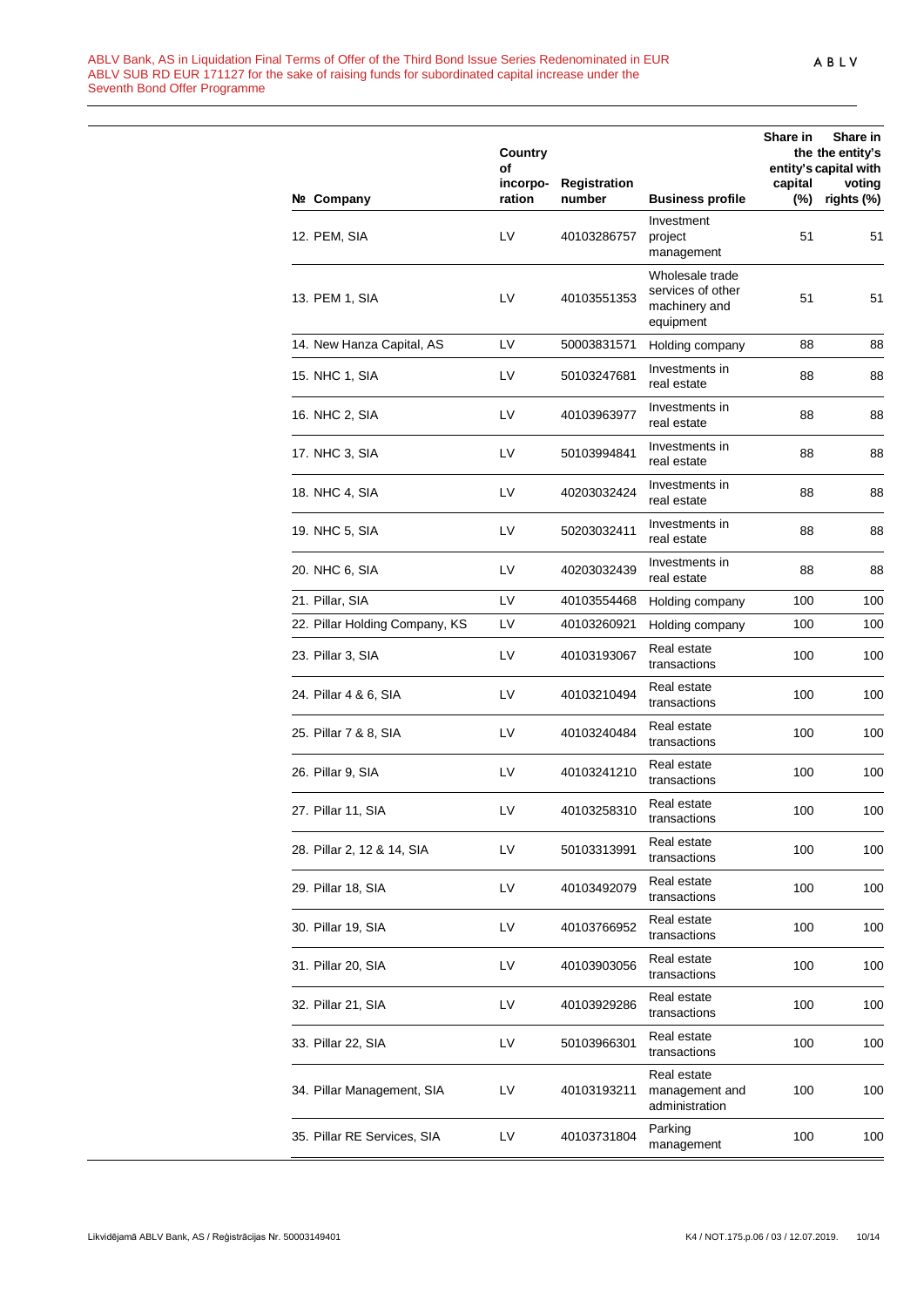| Nº. | Company                        | Country<br>Οf<br>incorpo-<br>ration | Registration<br>number | <b>Business profile</b>                                        | the<br>capital<br>$(\%)$ | Share in Share in the<br>entity's<br>entity's capital with<br>voting<br>rights (%) |
|-----|--------------------------------|-------------------------------------|------------------------|----------------------------------------------------------------|--------------------------|------------------------------------------------------------------------------------|
|     | 36 Pillar Contractor, SIA      | LV                                  | 40103929498            | Management and<br>coordination of<br>construction<br>processes | 100                      | 100                                                                                |
|     | 37. Pillar Architekten, SIA    | I V                                 | 40103437217            | Designing and<br>designers<br>supervision                      | 100                      | 100                                                                                |
|     | 38. Pillar Development, SIA    | LV                                  | 40103222826            | Infrastructure<br>maintenance                                  | 100                      | 100                                                                                |
|     | 39. Pillar Utilities, SIA      | LV                                  | 40103693339            | Infrastructure<br>management                                   | 100                      | 100                                                                                |
|     | 40. Hanzas Dārzs, SIA          | LV                                  | 40203078059            | Territory<br>management                                        | 100                      | 100                                                                                |
|     | 41. ABLV Building Complex, SIA | LV                                  | 40203037667            | Investments in<br>real estate                                  | 100                      | 100                                                                                |

 $1$  subsidiary company is registered, but licence for rendering investment services has not been received yet, as well as payment of paid-in share capital has not been made, that being compliant with the registration country legislative requirements.

| $B.6 - B.8$                                     |                                                                                                                              | N/A                                                                                                  |           |           |
|-------------------------------------------------|------------------------------------------------------------------------------------------------------------------------------|------------------------------------------------------------------------------------------------------|-----------|-----------|
| Profit forecast and<br><b>B.9</b><br>assessment |                                                                                                                              | ABLV Bank, AS in liquidation made no profit forecasts for the following periods of operations.       |           |           |
| <b>B.10</b>                                     | Reservations in the<br>audit report on the<br>financial information                                                          | ABLV Bank, AS in liquidation audited financial report for the year 2016 contains no<br>reservations. |           |           |
| <b>B.11</b>                                     |                                                                                                                              | N/A                                                                                                  |           |           |
| <b>B.12</b>                                     |                                                                                                                              | <b>Performance indicators</b>                                                                        | 2015      | 2016      |
|                                                 | Selected historical key<br>financial information<br>and any changes to it<br>since the date of the<br>last published audited | <b>Financial indicators, EUR'000</b>                                                                 |           |           |
|                                                 |                                                                                                                              | Operating income                                                                                     | 126 319   | 141 875   |
|                                                 |                                                                                                                              | Operating expense                                                                                    | 51 933    | 59 914    |
|                                                 |                                                                                                                              | Profit or loss before taxes                                                                          | 74 563    | 81 961    |
|                                                 |                                                                                                                              | <b>Balance sheet data, EUR'000</b>                                                                   |           |           |
|                                                 |                                                                                                                              | Assets                                                                                               | 4 928 121 | 3 849 586 |
|                                                 |                                                                                                                              | Deposits                                                                                             | 3793192   | 2 901 824 |
|                                                 |                                                                                                                              | Loans                                                                                                | 873 499   | 1 012 146 |
|                                                 | financial reports                                                                                                            | Shareholders' equity                                                                                 | 281 453   | 321 802   |

ABLV Bank, AS in liquidation forecasts contain no adverse changes since the date of its last published audited financial report.

There are no significant changes in the financial or trading position of ABLV Bank, AS in liquidation detected subsequent to the period covered by the historical financial information.

| <b>B.13</b> | Events particular to the<br>Issuer which are to a<br>material extent relevant<br>to the evaluation of the<br>Issuer's solvency | Recently there were no detected events particular to ABLV Bank, AS in liquidation which are to<br>a material extent relevant to the evaluation of the Issuer's solvency. |
|-------------|--------------------------------------------------------------------------------------------------------------------------------|--------------------------------------------------------------------------------------------------------------------------------------------------------------------------|
| <b>B.14</b> | Issuer's dependence<br>on other entities within<br>the group                                                                   | ABLV Bank, AS in liquidation is not dependent upon other entities within the group of<br>ABLV Bank, AS in liquidation.                                                   |
| <b>B.15</b> | Issuer's principal<br>activities                                                                                               | ABLV Bank, AS in liquidation principal activities are rendering of financial services.                                                                                   |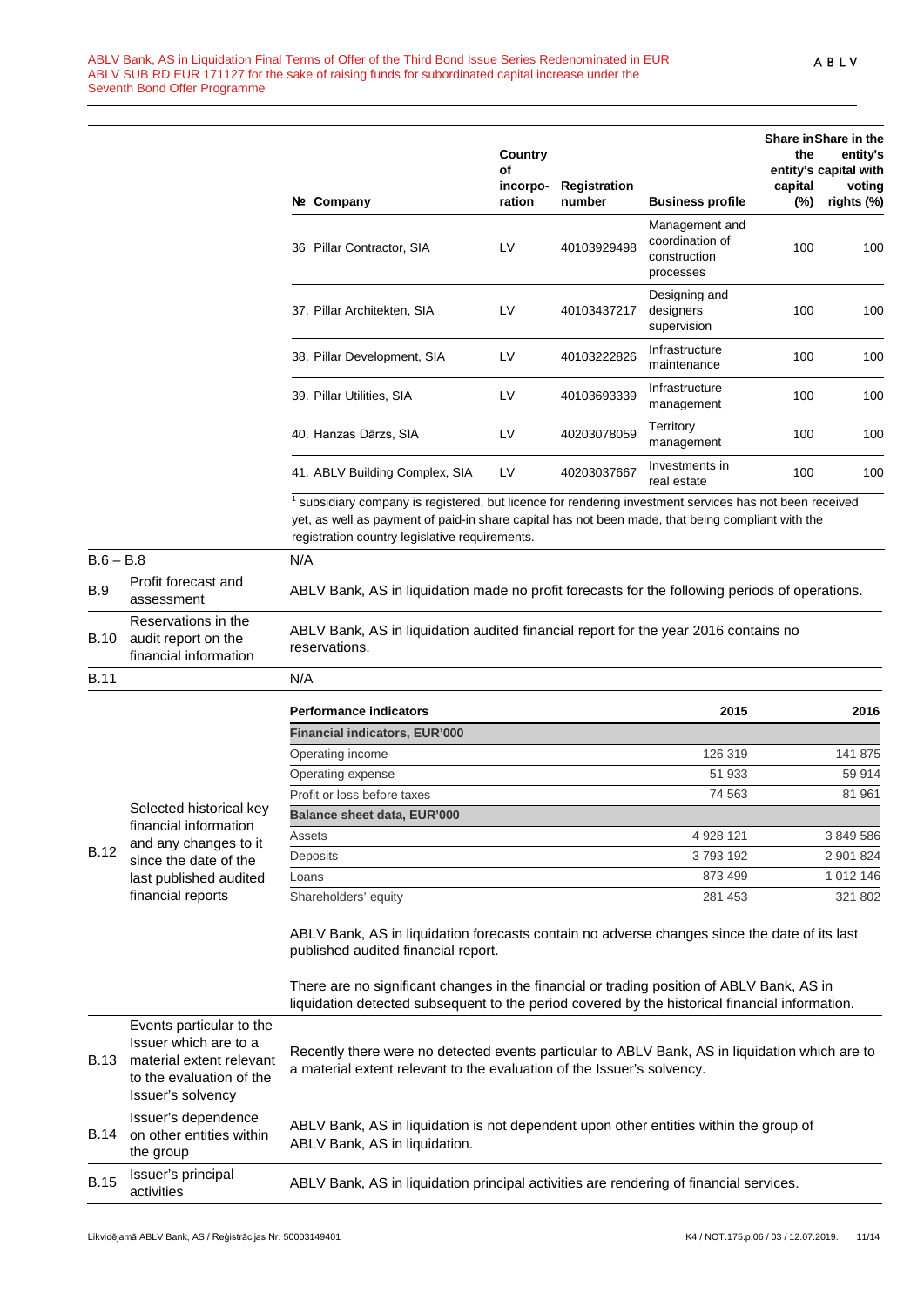#### ABLV Bank, AS in Liquidation Final Terms of Offer of the Third Bond Issue Series Redenominated in EUR ABLV SUB RD EUR 171127 for the sake of raising funds for subordinated capital increase under the Seventh Bond Offer Programme

|               | B.16 Control over the Issuer                                | As at the moment of the Prospectus approval, no shareholder controls the Issuer.                                                                                                                                                                                                                                                                                                                                                                                                                                                                                                                                                                                                                                                                                                                                                                                           |
|---------------|-------------------------------------------------------------|----------------------------------------------------------------------------------------------------------------------------------------------------------------------------------------------------------------------------------------------------------------------------------------------------------------------------------------------------------------------------------------------------------------------------------------------------------------------------------------------------------------------------------------------------------------------------------------------------------------------------------------------------------------------------------------------------------------------------------------------------------------------------------------------------------------------------------------------------------------------------|
|               | B.17 Credit ratings                                         | No credit ratings are assigned to ABLV Bank, AS in liquidation by credit rating agencies<br>registered and/or certified according to Regulation No 1060/2009 on credit rating agencies.                                                                                                                                                                                                                                                                                                                                                                                                                                                                                                                                                                                                                                                                                    |
| $B.18 - B.50$ |                                                             | N/A                                                                                                                                                                                                                                                                                                                                                                                                                                                                                                                                                                                                                                                                                                                                                                                                                                                                        |
|               | <b>Section C. Securities</b>                                |                                                                                                                                                                                                                                                                                                                                                                                                                                                                                                                                                                                                                                                                                                                                                                                                                                                                            |
| C.1           | <b>Bond details</b>                                         | Bonds issued under the Third Bond Issue Series Redenominated in EUR -<br>ABLV SUB RD EUR 171127 (ISIN LV000088045) are dematerialized bearer securities without<br>restraint on alienation.                                                                                                                                                                                                                                                                                                                                                                                                                                                                                                                                                                                                                                                                                |
| C.2           | Currency of the<br>Bond issue                               | EUR (euro).                                                                                                                                                                                                                                                                                                                                                                                                                                                                                                                                                                                                                                                                                                                                                                                                                                                                |
| $C.3 - C.4$   |                                                             | N/A                                                                                                                                                                                                                                                                                                                                                                                                                                                                                                                                                                                                                                                                                                                                                                                                                                                                        |
| C.5           | Restrictions on the<br>free transferability of<br>the Bonds | The Bonds are freely transferrable securities that represent the Issuer's debt to the Bondholders<br>without additional collateral. The Bonds are dematerialized bearer securities without restraint on<br>alienation - transferrable securities.                                                                                                                                                                                                                                                                                                                                                                                                                                                                                                                                                                                                                          |
| $C.6 - C.7$   |                                                             | N/A                                                                                                                                                                                                                                                                                                                                                                                                                                                                                                                                                                                                                                                                                                                                                                                                                                                                        |
| C.8,<br>C.9   | Rights attached to<br>the Bonds                             | Division of the Bonds into categories<br>The Bonds are not supposed to be divided into categories. Pursuant to these Final Terms,<br>subordinated Bonds are supposed to be issued for the sake of subordinated capital increase.<br>Limitations to the rights attached to the Bonds<br>The Bonds are freely transferrable securities without restraint on their alienation.                                                                                                                                                                                                                                                                                                                                                                                                                                                                                                |
|               |                                                             | The Issuer draws the Investor's attention to the fact that where the objective of the Bond Issue<br>Series is raising of funds that the Issuer will use as subordinated capital, in case of the Issuer's<br>insolvency the Investor's claims to the Issuer arising out of the Bonds will be satisfied after<br>claims of all other creditors, but before satisfying claims of the shareholders.                                                                                                                                                                                                                                                                                                                                                                                                                                                                            |
|               |                                                             | <b>Annual Interest Rate</b><br>• from 17 November 2017 till 17 November 2022:<br>discount rate: fixed, 4.25%, calculated twice a year;<br>from 18 November 2022 till 17 November 2027:<br>coupon rate: fixed, 4.25%, with coupon payment twice a year.<br>The date from which interest becomes payable and the due dates for interest<br>from 17 November 2017 till 17 November 2022:<br>no interest income is supposed to be paid (no coupon payments);<br>during the period from 18 November 2022 till 17 November 2027:<br>twice a year: on 17 November and 17 May, starting from 17 May 2023, ending on<br>17 November 2027.<br>Bond maturity date and repayment procedures<br>The Investor shall receive the Bond Face Value as a lump-sum payment on 17 November 2027.<br>Bond yield<br>Fixed rate is applied to the Bonds, and therefore the yield does not change. |
|               |                                                             | Representatives of debt security holders<br>Holders of the debt securities may freely determine representatives for exercising the rights<br>attached to the Bonds.                                                                                                                                                                                                                                                                                                                                                                                                                                                                                                                                                                                                                                                                                                        |
| C.10          |                                                             | N/A                                                                                                                                                                                                                                                                                                                                                                                                                                                                                                                                                                                                                                                                                                                                                                                                                                                                        |
| C.11          | Admission of the Bonds<br>to the<br>regulated market        | The Bonds are supposed to be admitted to the regulated market - Baltic Bond List of Nasdaq<br>Riga Stock Exchange.                                                                                                                                                                                                                                                                                                                                                                                                                                                                                                                                                                                                                                                                                                                                                         |
| C.12          | Minimum face value<br>of the issue                          | Pursuant to paragraph 9.3 of the Base Prospectus, the Investor may not apply for purchasing<br>less than 1 (one) Bond.                                                                                                                                                                                                                                                                                                                                                                                                                                                                                                                                                                                                                                                                                                                                                     |
| $C.13 - C.22$ |                                                             | N/A                                                                                                                                                                                                                                                                                                                                                                                                                                                                                                                                                                                                                                                                                                                                                                                                                                                                        |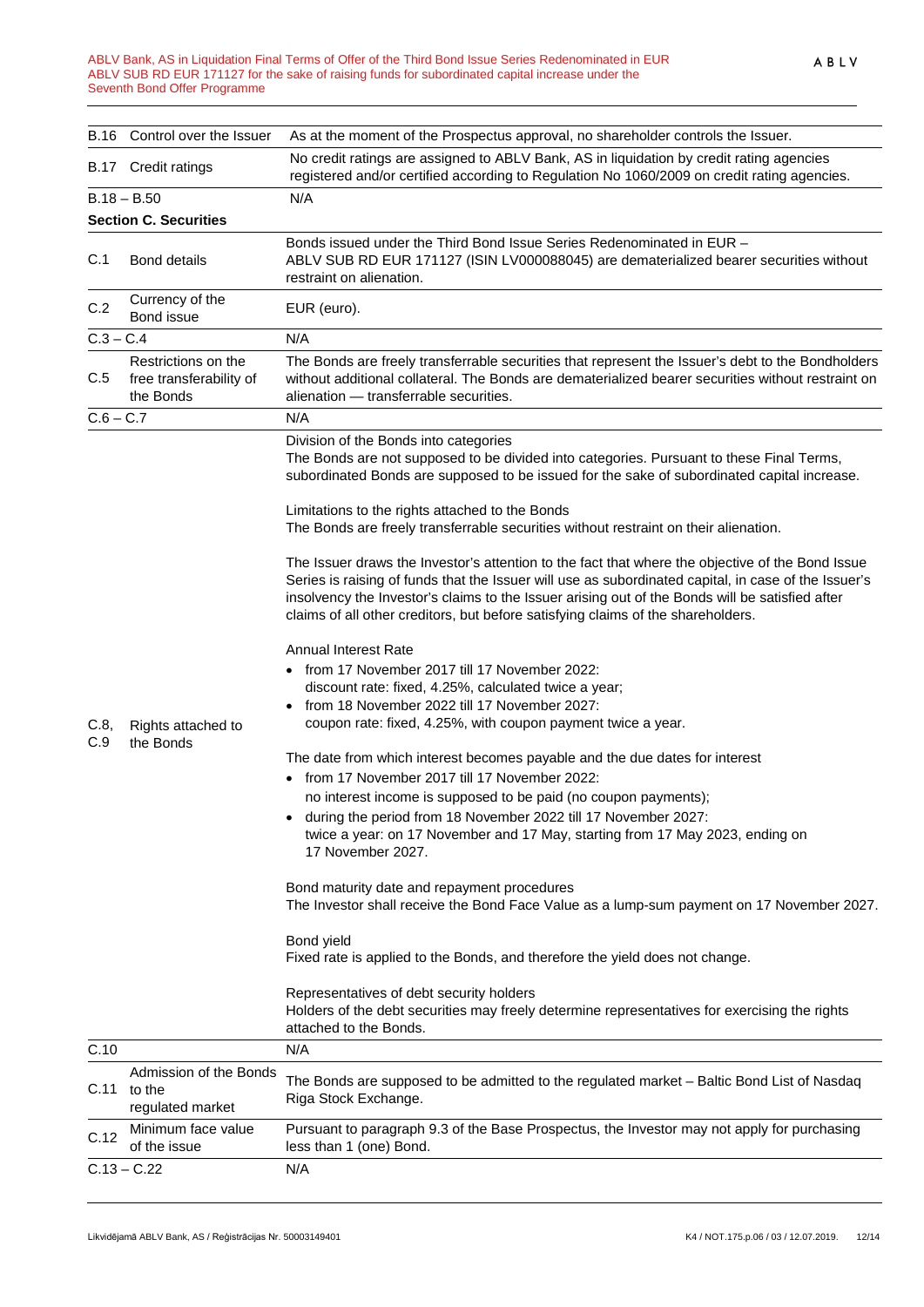#### **Section D. Risks**

| D.1         |                                                   | N/A |                                                                                                                                                                                                                                                                                                                                                                                                                                                                                                     |
|-------------|---------------------------------------------------|-----|-----------------------------------------------------------------------------------------------------------------------------------------------------------------------------------------------------------------------------------------------------------------------------------------------------------------------------------------------------------------------------------------------------------------------------------------------------------------------------------------------------|
|             |                                                   |     | In carrying out its operating activities, ABLV Bank, AS in liquidation is subject to various risks.<br>Most significant risks that may decrease the Issuer's ability to perform its obligations.                                                                                                                                                                                                                                                                                                    |
|             |                                                   |     | 1. Credit risk<br>Credit risk is exposure to potential losses in case of ABLV Bank, AS in liquidation<br>counterparty or debtor being unable to pay the contractual obligations to ABLV Bank, AS<br>in liquidation.                                                                                                                                                                                                                                                                                 |
| D.2<br>D.3  | Key information<br>on the key risks               |     | 2. Liquidity risk<br>Liquidity is ABLV Bank, AS in liquidation ability to maintain or ensure sufficient cash flow<br>to meet the expected (everyday) or sudden (critical) need for the same in order to provide<br>financing for asset growth or discharge the financial obligations in a due time. This means<br>the ability to turn assets into cash with minimal loss or ensure reasonably priced credit<br>facilities.                                                                          |
|             |                                                   |     | 3. Currency exchange rate fluctuation risk<br>ABLV Bank, AS in liquidation is exposed to negative effects of fluctuations in the foreign<br>currency exchange rates on its financial position and cash flow.                                                                                                                                                                                                                                                                                        |
|             |                                                   | 4.  | Interest rate risk<br>Interest rate risk represents the adverse effect of the market interest rate fluctuations on<br>ABLV Bank, AS in liquidation financial position.                                                                                                                                                                                                                                                                                                                              |
|             |                                                   | 5.  | Non-financial risks<br>During the course of its operations, ABLV Bank, AS in liquidation encounters also non-<br>financial risks (including operational risk, reputational risk, etc.) with exposure to sudden<br>loss. The cause of such risks may be, for instance, clerical errors or fraud, break-downs in<br>information systems, insufficient internal control and procedures, etc.                                                                                                           |
|             |                                                   |     | 6. Competition risk<br>As at the end of 2016, 86% of total deposits with ABLV Bank, AS in liquidation were the<br>deposits placed by foreign clients. Consequently, operations of the Issuer are only partly<br>subject to competition risk in the local market.                                                                                                                                                                                                                                    |
|             |                                                   |     | 7. Legal risk (incl. tax)<br>The risk related to amendments in laws, regulations, and other legal acts, or to<br>implementation of new legal acts, which may result in reorientation of the Issuer's<br>activities or abandonment of particular lines of the Issuer's financial activities. This may<br>have consequent negative impact on the Issuer's earning capacity and stability.                                                                                                             |
|             |                                                   |     | Risk factors associated with the Bond issue:                                                                                                                                                                                                                                                                                                                                                                                                                                                        |
|             | Information on the risks<br>specific to the Bonds |     | 1. Liquidity risk<br>Listing of the Bonds in the Stock Exchange Nasdaq Riga Bond List does not guarantee<br>liquidity of the Bonds, and therefore the Investor should assess potential risk of limited<br>possibilities of selling the Bonds in the secondary market due to insufficient interest of<br>other market players. If there is no sufficient interest in the secondary market (liquidity<br>shortfall), it may be difficult for the Investor to sell the Bonds at adequate market price. |
|             |                                                   | 2.  | Price risk<br>Price of the Bonds in the secondary market may fluctuate in accordance with the<br>Investors' interest, which can be affected by macroeconomic processes, events<br>concerning one or several Investors, and also, inter alia, events concerning the Issuer.<br>The Investors' opportunities of gaining profit may vary accordingly from time to time.                                                                                                                                |
|             |                                                   | 3.  | Legal risk (incl. tax)<br>The risk related to amendments in legislation, regulations and other legal acts, or to<br>implementation of new legal acts, which may cause additional expenses or reduce return<br>on investment. This risk also covers possible changes in applicable tax assessment and<br>withholding procedures.                                                                                                                                                                     |
| $D.4 - D.6$ |                                                   | N/A |                                                                                                                                                                                                                                                                                                                                                                                                                                                                                                     |